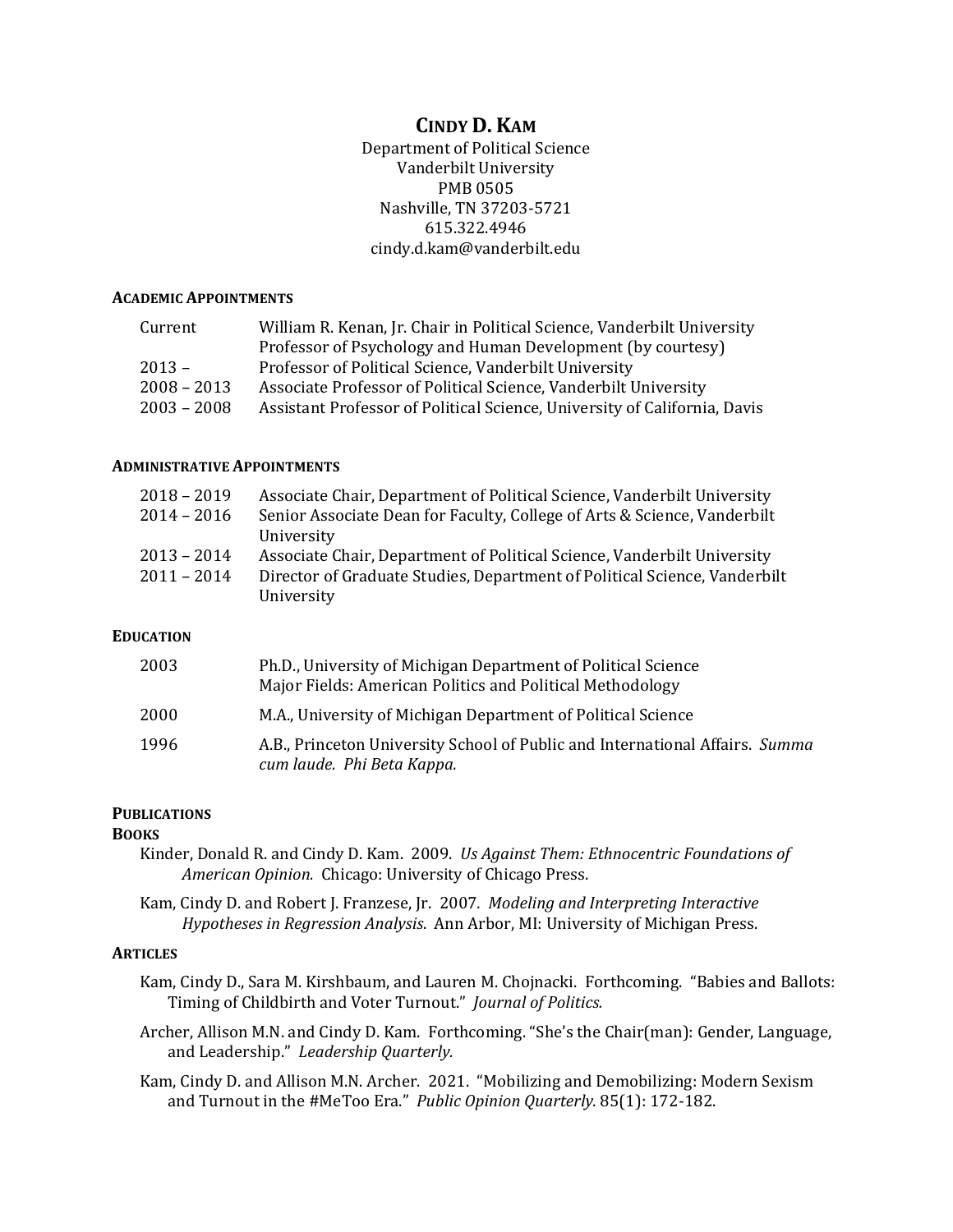- Archer, Allison M.N. and Cindy D. Kam. 2020. "Modern Sexism in Modern Times: Public Opinion in the #MeToo Era." *Public Opinion Quarterly.* 84(4): 813-837.
- Kam, Cindy D. and Maggie Deichert. 2020. "Boycotts, Buycotts, and the Psychology of Political Consumerism." *Journal of Politics* 82(1): 72-88.
- Kam, Cindy D. 2020. "'And Why Is That a Partisan Issue?' Source Cues, Persuasion, and School Lunches." *Journal of Politics* 82(1): 361-366.
- Kam, Cindy D. and Camille D. Burge. 2019. "Racial Resentment and Public Opinion Across the Racial Divide." *Political Research Quarterly* 72(4): 767-784.
- Mikos, Robert A. and Cindy D. Kam. 2019. "Has the 'M' Word Been Framed? Marijuana, Cannabis, and Public Opinion." *PLoS ONE* 14(10): e0224289. https://doi.org/10.1371/journal.pone.0224289
- Kam, Cindy D. 2019. "Infectious Disease, Disgust, and Imagining the Other." *Journal of Politics* 81(4): 1371-1387.
- Kam, Cindy D. and Camille D. Burge. 2018. "Uncovering Reactions to the Racial Resentment Scale Across the Racial Divide." *Journal of Politics* 80(1): 314-320.
- Kam, Cindy D. 2017. "The Polls Trends: Obesity." *Public Opinion Quarterly* 81(4): 973-995.
- Kam, Cindy D. and Marc J. Trussler. 2017. "At the Nexus of Experimental and Observational Research: Theory, Specification, and Analysis of Experiments with Heterogeneous Treatment Effects." *Political Behavior* 39(4): 789-815*.*
- Levine, Adam Seth and Cindy D. Kam. 2017. "Organizations, Credibility, and the Psychology of Collective Action." *Political Communication* 34(2): 200-220.
- Kam, Cindy D., Allison M. N. Archer, and John G. Geer. 2017. "Courting the Women's Vote: The Emotional, Cognitive, and Persuasive Effects of Gender-Based Appeals in Campaign Advertisements." *Political Behavior* 39(1): 51-75.
- Kam, Cindy D. and Beth A. Estes. 2016. "Disgust Sensitivity and Public Demand for Protection." *Journal of Politics* 78(2): 481-496.
- Eckles, David L., Cindy D. Kam, Cherie D. Maestas, and Brian F. Schaffner. 2014. "Risk Attitudes and Incumbency Advantage." *Political Behavior* 36(4): 731-749.
- Utych, Stephen M. and Cindy D. Kam. 2014. "Viability, Information Seeking, and Vote Choice." *Journal of Politics* 76(1): 152-166.
- Kam, Cindy D. and Elizabeth J. Zechmeister. 2013. "Name Recognition and Candidate Support." *American Journal of Political Science* 57(4): 971-986.
- Kam, Cindy D. and Elizabeth N. Simas. 2012. "Risk Attitudes, Candidate Characteristics, and Vote Choice." *Public Opinion Quarterly* 76(4): 747-760.
- Kam, Cindy D. 2012. "Risk Attitudes and Political Participation." *American Journal of Political Science* 56(4): 817-836.
- Kam, Cindy D. and Donald R. Kinder. 2012. "Ethnocentrism as a Short-Term Force in the 2008 American Presidential Election." *American Journal of Political Science* 56(2): 326-340.
- Kam, Cindy D. and Stephen M. Utych. 2011. "Close Elections and Cognitive Engagement." *Journal of Politics* 73(4): 1251-1266.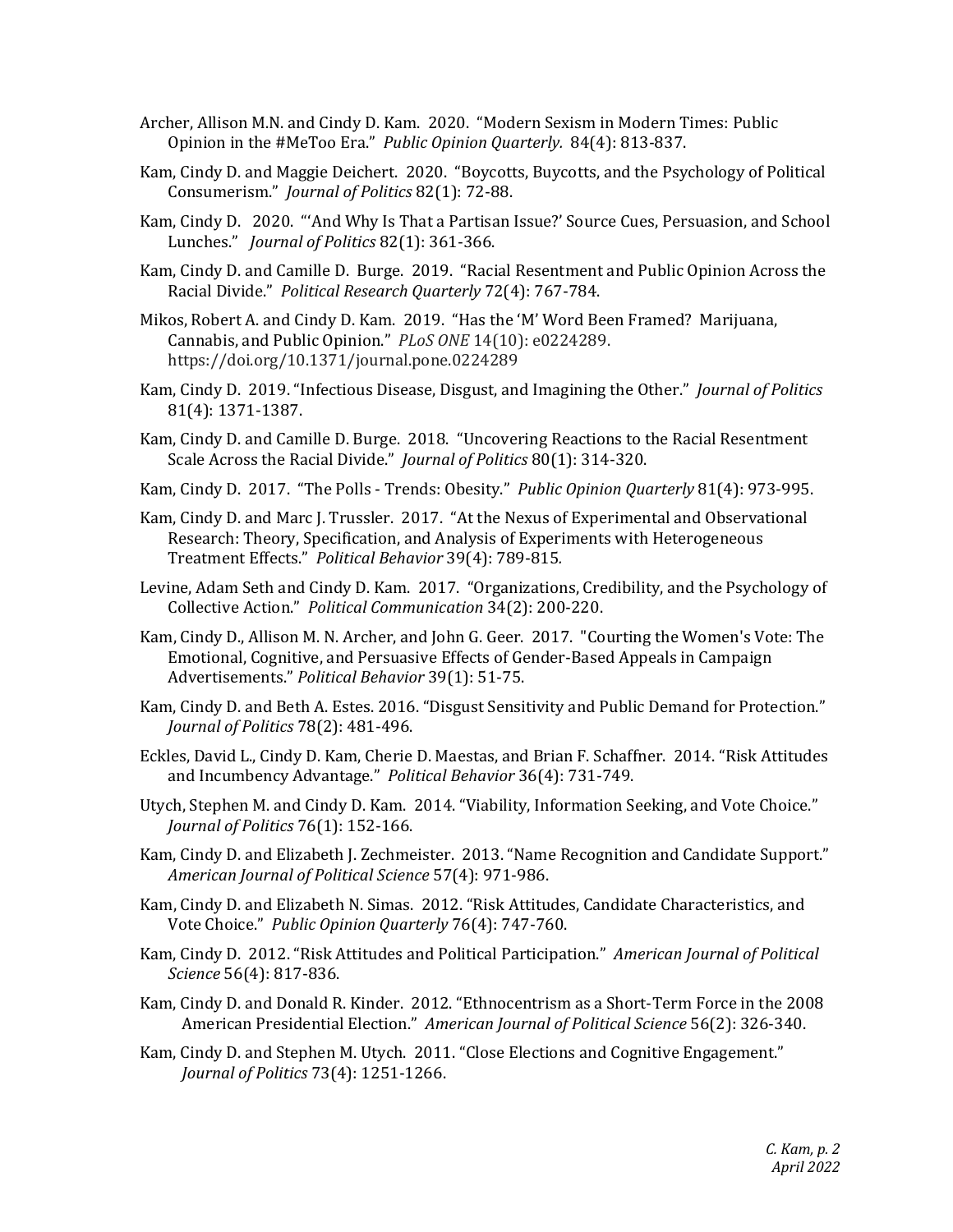- Kam, Cindy D. and Carl L. Palmer. 2011. "Rejoinder: Re-investigating the Causal Relationship between Higher Education and Political Participation." *Journal of Politics* 73(3): 659-663.
- Highton, Benjamin and Cindy D. Kam. 2011. "The Long-Term Dynamics of Partisanship and Issue Orientations." *Journal of Politics* 73(1): 202-215.
- Kam, Cindy D. and Elizabeth N. Simas. 2010. "Risk Orientations and Policy Frames." *Journal of Politics* 72(2): 381-396.
- Kam, Cindy D. 2009. "Gender and Economic Voting, Revisited." *Electoral Studies*, special issue on *The American Voter, Revisited*, 28(4): 615-624.
- Kam, Cindy D. and Jennifer M. Ramos. 2008. "Joining and Leaving the Rally: Understanding the Surge and Decline in Presidential Approval Following 9/11." *Public Opinion Quarterly* 72(4): 619-650.
- Kam, Cindy D. and Carl L. Palmer. 2008. "Reconsidering the Effects of Education on Political Participation." *Journal of Politics* 70(3): 612-631.
- Kam, Cindy D. and Yunju Nam. 2008. "Reaching Out or Pulling Back: Macroeconomic Conditions and Public Support for Social Welfare Spending." *Political Behavior* 30(2): 223-258.
- Kam, Cindy D., Elizabeth J. Zechmeister, and Jennifer R. Wilking. 2008. "From the Gap to the Chasm: Gender and Participation Among Non-Hispanic Whites and Mexican-Americans." *Political Research Quarterly* 61(2): 228-238.
- Kam, Cindy D., Jennifer R. Wilking, and Elizabeth J. Zechmeister. 2007. "Beyond the 'Narrow Data Base': Another Convenience Sample for Experimental Research." *Political Behavior* 29(4): 415-440.
- Fowler, James H. and Cindy D. Kam. 2007. "Beyond the Self: Social Identity, Altruism, and Political Participation." *Journal of Politics* 69(3): 813-827.
- Kam, Cindy D. and Robert A. Mikos. 2007. "Do Citizens Care about Federalism? An Experimental Test." *Journal of Empirical Legal Studies.* 4(3): 589-624.
- Kam, Cindy D. 2007. "Implicit Attitudes, Explicit Choices: When Subliminal Priming Predicts Candidate Preference." *Political Behavior* 29(3): 343-367.
- Kam, Cindy D. and Donald R. Kinder. 2007. "Terror and Ethnocentrism: Foundations of American Support for the War on Terrorism." *Journal of Politics* 69(2): 318-336.
- Kam, Cindy D. 2007. "When Duty Calls, Do Citizens Answer?" *Journal of Politics* 69(1): 17-29.
- Kam, Cindy D. 2006. "Political Campaigns and Open-Minded Thinking." *Journal of Politics* 68(4): 931-945.
- Fowler, James H. and Cindy D. Kam. 2006. "Patience as a Political Virtue: Delayed Gratification and Turnout." *Political Behavior* 28(2): 113-128.
- Kam, Cindy D. and Barbara Sommer. 2006. "Real-Time Polling Technology in a Public Opinion Course." *PS: Political Science and Politics* 39(1): 113-117.
- Kam, Cindy D. 2005. "Who Toes the Party Line? Cues, Values, and Individual Differences." *Political Behavior* 27(2): 163-182.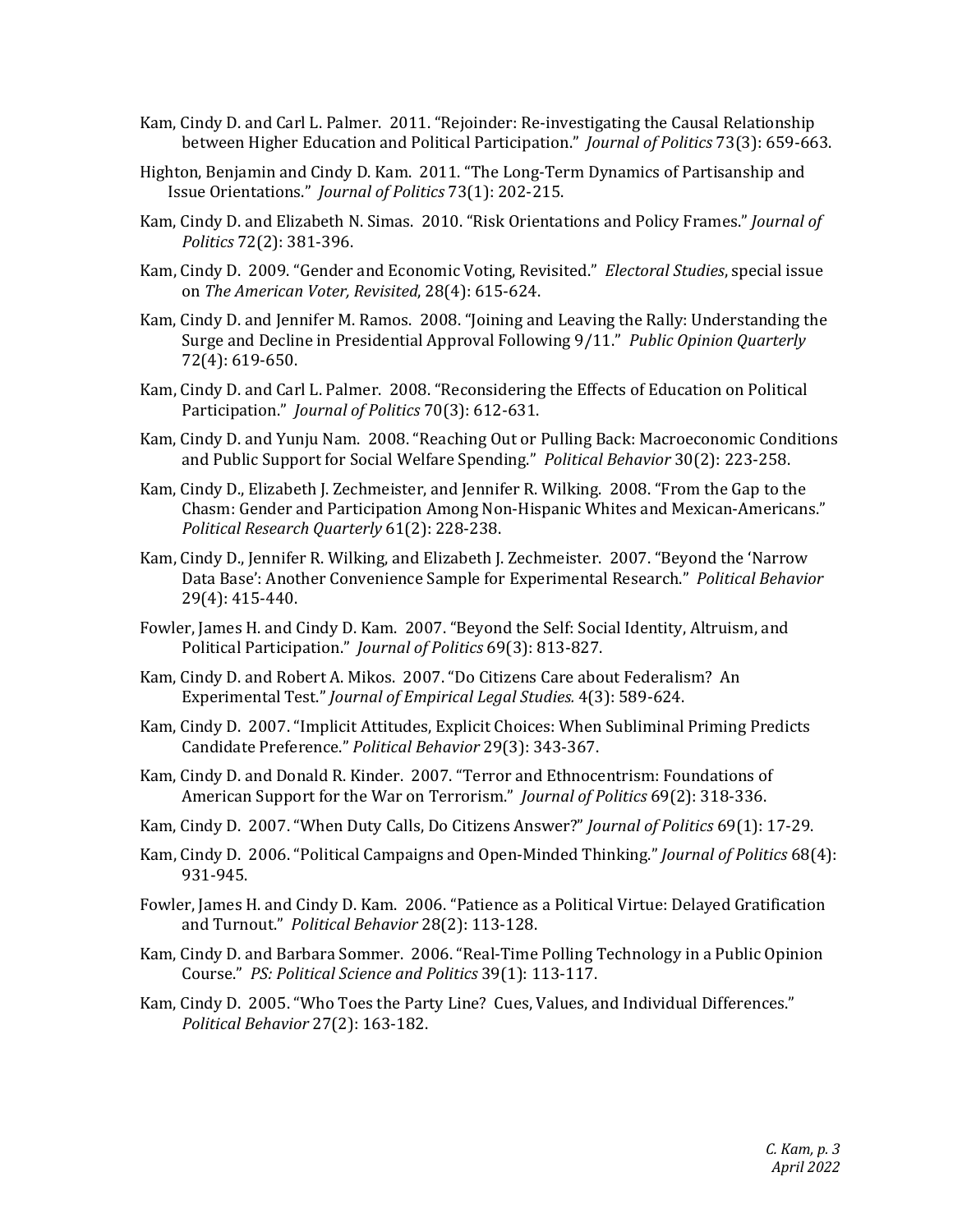## **OTHER PUBLICATIONS**

- Jerit, Jennifer and Cindy D. Kam. Forthcoming. "Political Information Processing." In Huddy, Leonie, David O. Sears, Jack S. Levy, and Jennifer Jerit, eds. *The Oxford Handbook of Political Psychology, Third Edition*. New York: Oxford University Press.
- Kam, Cindy D. and Andrew M. Engelhardt. Forthcoming. "The Mass Public's View of Implicit Bias, with Implications for Scientific Communication in a Polarized Age." In Krosnick, Jon A., Tobias H. Stark, and Amanda L. Scott, eds. *The Cambridge Handbook of Implicit Bias and Racism*. Cambridge: Cambridge University Press.

Kam, Cindy D., Skyler J. Cranmer, and James H. Fowler. 2019. "Altruism, Participation, and Political Context." In Peter Loewen and Daniel Rubenson, eds. *Duty and Choice: The evolution of the study of voting and voters.* University of Toronto Press, 19-54.

- Kam, Cindy D. 2018. "Does Evolutionary Cognitive Psychology Crowd Out the Better Angels of Our Nature?" *Brain and Behavioral Sciences* 41: e173.
- Kam, Cindy D. 2018. "Using Psychology to Understand Politics and Elections." Guest Editor's Introduction. *Public Opinion Quarterly* 82(S1): 209-212.
- Kam, Cindy D. 2012. "The Psychological Veracity of Zaller's Model." *Critical Review* 24(4): 545- 567.

 \*Reprinted in Friedman, Jeffrey, ed. 2015. *The Nature and Origins of Mass Opinion Reconsidered: What Determines Public Opinion?* New York: Routledge, 129-152.

- Druckman, James N. and Cindy D. Kam. 2011. "Students as Experimental Participants: A Defense of the 'Narrow Data Base'." In *Handbook of Experimental Political Science*, eds. James N. Druckman, Donald P. Green, James H. Kuklinski, and Arthur Lupia. New York: Cambridge University Press, 41-57.
- Kam, Cindy D. 2010. Review of *The Partisan Sort: How Liberals Became Democrats and Conservatives Became Republicans*, by Matthew Levendusky. *Perspectives on Politics* 8(4): 1236-1238.

## **WORK IN PROGRESS**

Kam, Cindy D. "Political Consumerism in a Racially Polarized Context." Under review.

Anoll, Allison P., Cindy D. Kam, and Colette Marcellin. "Essentialist or Constructivist? Americans' Understandings of the Meaning of Race." In preparation.

#### **HONORS AND AWARDS**

| 2021    | <b>Political Science Research and Methods Best Reviewer Award</b>                                                                              |
|---------|------------------------------------------------------------------------------------------------------------------------------------------------|
| 2019    | Vanderbilt University Margaret Cuninggim Women's Center Mentoring Award                                                                        |
| 2014-15 | Vanderbilt Leadership Academy                                                                                                                  |
| 2014    | Lucius Barker Award, for Best Paper on race and politics presented at the 2013<br>Annual Meetings of the Midwest Political Science Association |
| 2011    | Emerging Scholar Award, American Political Science Association Organized<br>Section on Elections, Voting Behavior, and Public Opinion Section  |
| 2011    | Erik H. Erikson Award, International Society for Political Psychology                                                                          |
| 2009    | Journal of Politics Best Article Award                                                                                                         |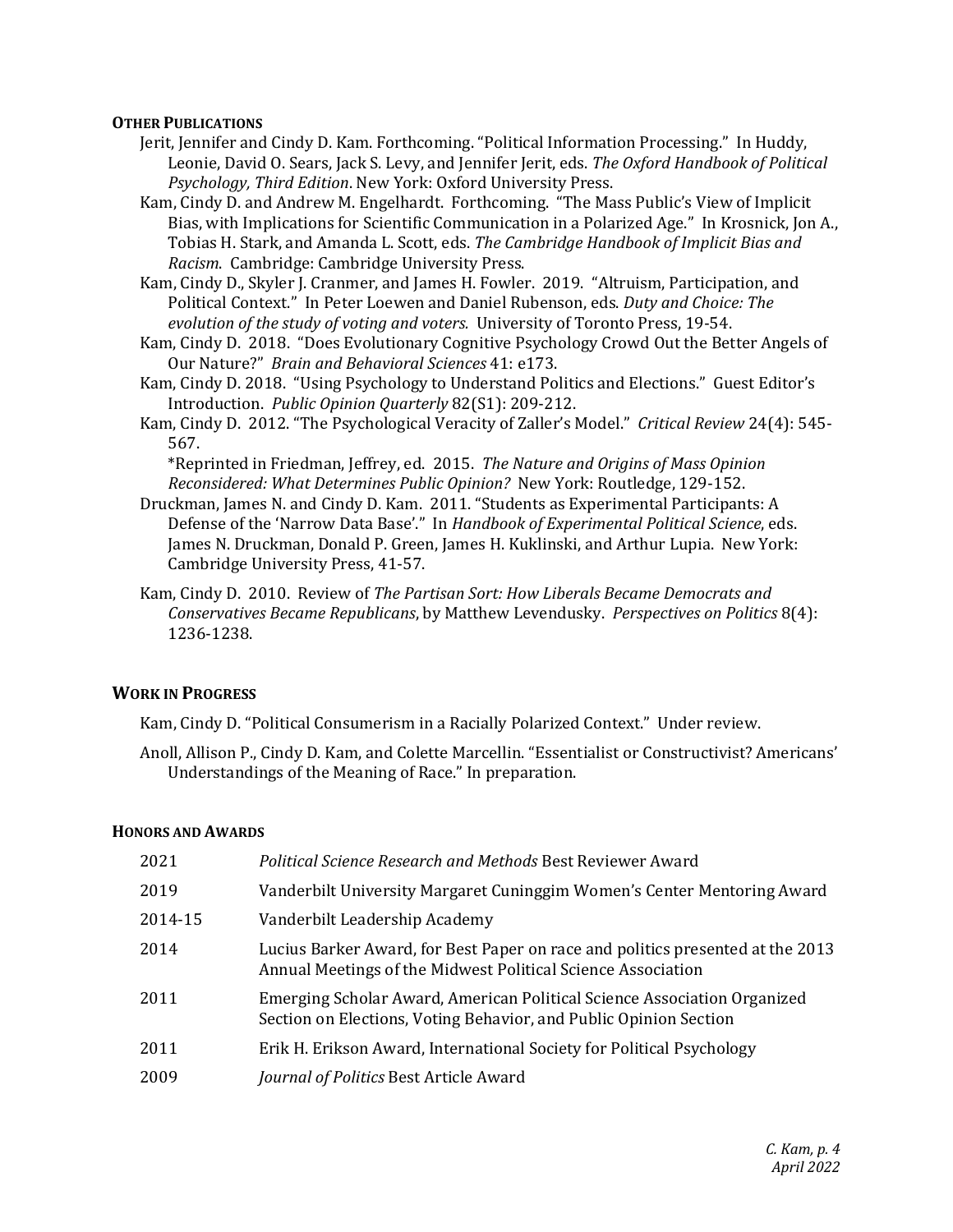| 2007    | Pi Sigma Alpha Award for best paper presented at the 2006 Annual Meetings of<br>the Midwest Political Science Association      |
|---------|--------------------------------------------------------------------------------------------------------------------------------|
| 2006-07 | UC Davis Faculty Development Award                                                                                             |
| 2004    | Best Dissertation in Political Psychology, American Political Science Association<br>Organized Section on Political Psychology |
| 1996    | Princeton University Class of 1924 Award for outstanding contributions as an<br>undergraduate teaching assistant               |

## **GRANTS AND FELLOWSHIPS**

## **EXTERNAL**

| 2012            | Russell Sage Foundation, "The Great Recession and Public Attitudes toward the<br>Role of Government" (\$201,412 to Washington University; with Steven S.<br>Smith, Stanley Feldman, and Steven M. Fazzari) |
|-----------------|------------------------------------------------------------------------------------------------------------------------------------------------------------------------------------------------------------|
| 2010            | National Science Foundation, Time-Sharing Experiments in the Social Sciences<br>(with Elizabeth N. Simas)                                                                                                  |
| 2010            | National Science Foundation-Funded Attendee, Behavioral Genetics Association<br>International Workshop on Methodology of Twin and Family Studies                                                           |
| 2008            | National Science Foundation, Time-Sharing Experiments in the Social Sciences<br>(with Elizabeth N. Simas)                                                                                                  |
| 2007            | National Science Foundation, Time-Sharing Experiments in the Social Sciences<br>and Department of Homeland Security Special Call for Proposals                                                             |
| 2005            | National Science Foundation, Time-Sharing Experiments in the Social Sciences<br>Special Competition (with Robert A. Mikos)                                                                                 |
| 2004            | National Poverty Center Small Research Grant (\$20,000; with Yunju Nam)                                                                                                                                    |
| 2004            | UC Mexus Small Research Grant (with Elizabeth J. Zechmeister)                                                                                                                                              |
| 2004            | National Science Foundation, Time-Sharing Experiments in the Social Sciences<br><b>Special Competition</b>                                                                                                 |
| 2002-2003       | <b>National Election Studies Research Fellow</b>                                                                                                                                                           |
| 2001-2002       | National Science Foundation Doctoral Dissertation Research Improvement<br>Grant (SES-0111763)                                                                                                              |
| 1996-1999       | National Science Foundation Graduate Research Fellowship                                                                                                                                                   |
| <b>INTERNAL</b> |                                                                                                                                                                                                            |
| 2020-2025       | Trans-Institutional Programs Initiatives, Vanderbilt Re-Investment Award:<br>"Vanderbilt LGBT Policy Lab," co-PI                                                                                           |
| 2017-2020       | Trans-Institutional Programs Initiatives, Vanderbilt Initiative Award:<br>"Vanderbilt LGBT Policy Lab," co-PI                                                                                              |
| 2015-2017       | Trans-Institutional Programs Initiatives, Vanderbilt Initiative Award: "Learning<br>Institute for Health Solutions in the U.S. South," co-PI                                                               |
| 2003-2007       | UC Davis Institute for Governmental Affairs Junior Faculty Grants                                                                                                                                          |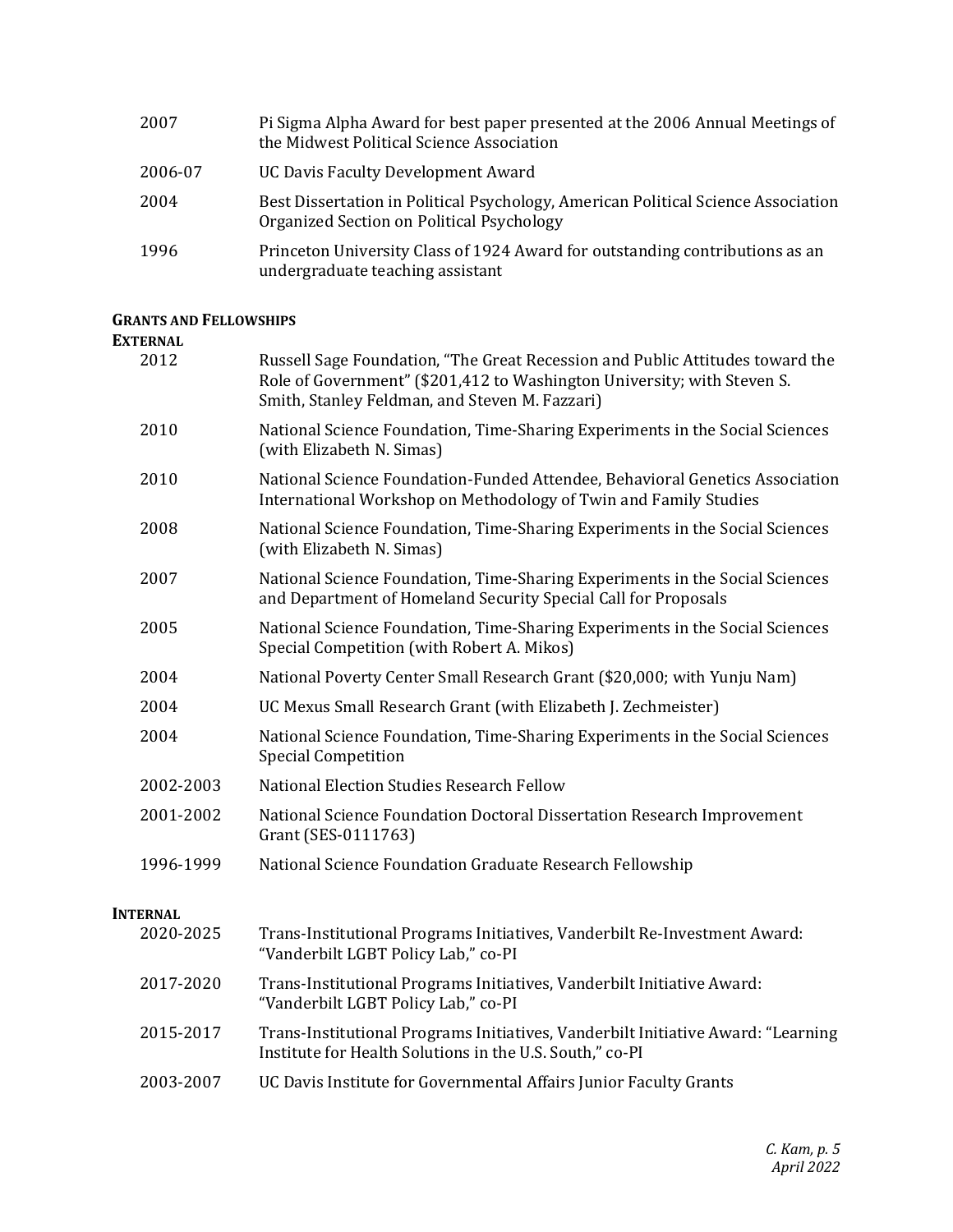| 2004/05/06                   | UC Davis Teaching Resources Center Mini-Grants for Undergraduate<br>Instruction and Undergraduate Instructional Improvement Program Grant |
|------------------------------|-------------------------------------------------------------------------------------------------------------------------------------------|
| 2005                         | UC Davis Faculty-Student Collaborative Fellowship (with Carl L. Palmer)                                                                   |
| 2005                         | UC Davis Chicana/Latina Research Center Grant (with Elizabeth J. Zechmeister)                                                             |
| 2004                         | UC Davis Institute for Governmental Affairs Seed Grant (with Robert A. Mikos)                                                             |
| 2004                         | UC Davis Grant to Promote Extramural Funding (\$13,000)                                                                                   |
| 2001-2002                    | University of Michigan Rackham Predoctoral Dissertation Fellowship                                                                        |
| 2000-2002                    | Gerald R. Ford Dissertation Fellowship (00-01) and Research Awards (00-02)                                                                |
| 1996-1998                    | University of Michigan Regents Fellowship (declined)                                                                                      |
| <b>INVITED PRESENTATIONS</b> |                                                                                                                                           |
| 2021                         | Chicago Area Behavior Workshop                                                                                                            |
| 2019                         | Program in Policy & Politics, Texas A&M                                                                                                   |
| 2019                         | Behavior & Identities Workshop, Duke University                                                                                           |
| 2018                         | Working Group in Political Psychology and Behavior, Harvard University                                                                    |
| 2018                         | School of Public and International Affairs, University of Georgia                                                                         |
| 2017                         | American Politics Research Group, University of North Carolina-Chapel Hill                                                                |
| 2017                         | American Politics Workshop, University of Wisconsin                                                                                       |
| 2015                         | Centre for the Study of Democratic Citizenship, McGill University                                                                         |
| 2015                         | Graduate Student Colloquium, Stony Brook University                                                                                       |
| 2014                         | American Politics Research Workshop, University of Minnesota                                                                              |
| 2014                         | American Politics Workshop, University of Pennsylvania                                                                                    |
| 2014                         | F. Ross Johnson-Connaught Distinguished Speaker Series, Centre for the Study<br>of the United States, University of Toronto               |
| 2013                         | Van Ek Lecture, University of Colorado at Boulder                                                                                         |
| 2013                         | Mogens N. Pedersen lecture, University of Southern Denmark                                                                                |
| 2013                         | University of Southern Denmark/Aarhus University (instructor for three-day<br>political psychology workshop)                              |
| 2012                         | Center for Political Studies Interdisciplinary Workshop on Politics and Policy,<br>University of Michigan                                 |
| 2012                         | Experiments for Export Conference, Georgia State University                                                                               |
| 2012                         | Clinical Science Brown Bag Series, Department of Psychology, Vanderbilt<br>University                                                     |
| 2012                         | Political Psychology Workshop, University of Chicago                                                                                      |
| 2011                         | American Politics Workshop, MIT                                                                                                           |
| 2011                         | Center for the Study of Democratic Politics, Princeton University                                                                         |
|                              |                                                                                                                                           |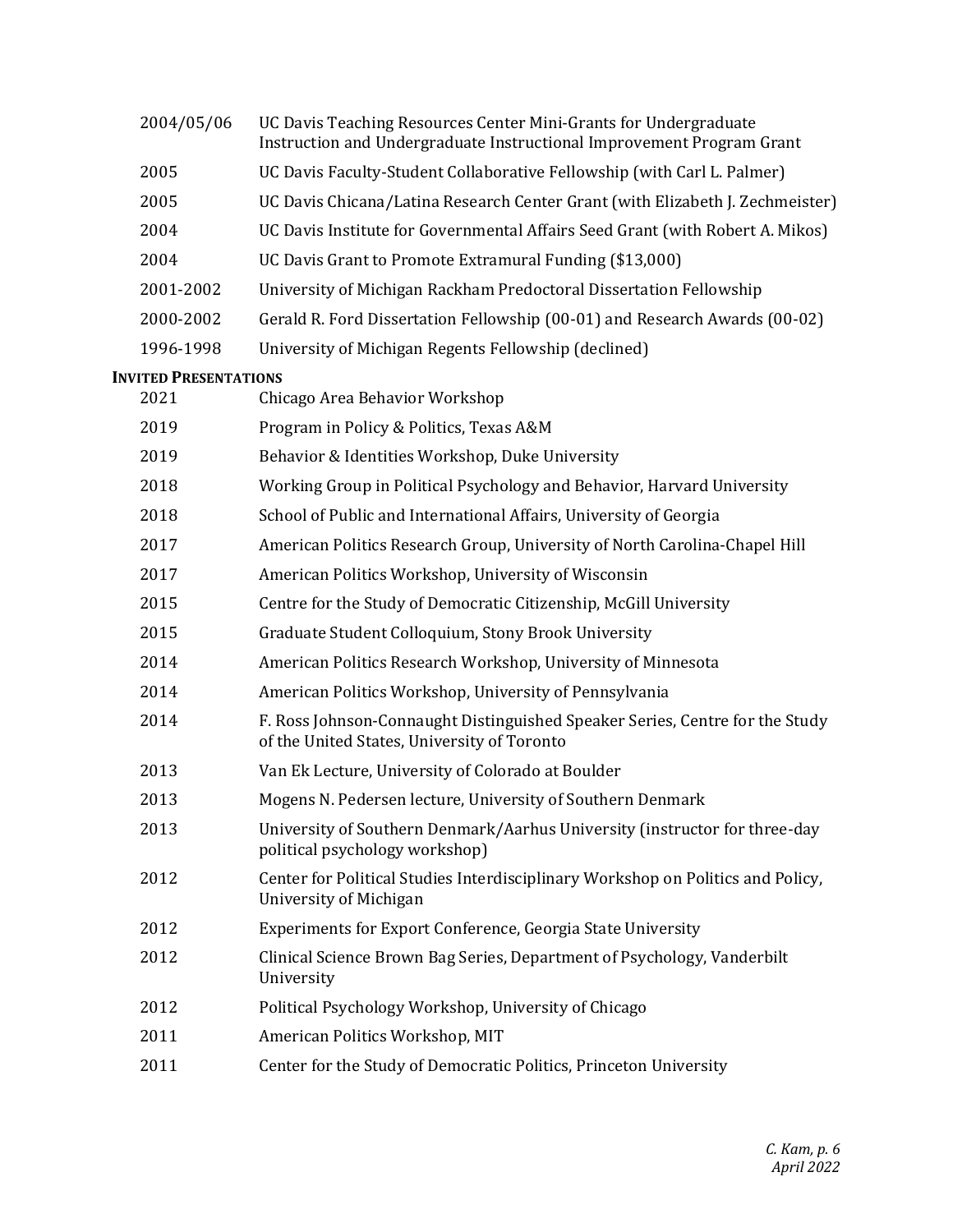| 2011 | Miller-Converse Lecture panelist, Center for Political Studies, Institute for<br>Social Research, University of Michigan                                                                |
|------|-----------------------------------------------------------------------------------------------------------------------------------------------------------------------------------------|
| 2010 | Law and Economics Workshop, Vanderbilt University                                                                                                                                       |
| 2010 | Center for Political Studies Interdisciplinary Workshop on Politics and Policy,<br>University of Michigan                                                                               |
| 2010 | Political Psychology and Behavior Workshop, Harvard University                                                                                                                          |
| 2009 | Experimental Political Science Conference, Northwestern University                                                                                                                      |
| 2009 | Cognition and Cognitive Neuroscience Group, Department of Psychology,<br>Vanderbilt University                                                                                          |
| 2008 | Shambaugh Conference on "The American Voter: Change or Continuity over the<br>Last Fifty Years?" Department of Political Science, University of Iowa                                    |
| 2007 | Pomper Workshop, Rutgers University                                                                                                                                                     |
| 2007 | Center for the Study of Democratic Politics, Princeton University                                                                                                                       |
| 2007 | Interdisciplinary Workshop in American Politics, University of Michigan                                                                                                                 |
| 2007 | Research Workshop in American Politics, Institute for Governmental Studies,<br><b>UC Berkeley</b>                                                                                       |
| 2007 | Program in American Democracy series, University of Notre Dame                                                                                                                          |
| 2006 | Political Behavior Series, The Ohio State University                                                                                                                                    |
| 2006 | Center for Political Studies Workshop on Democratic Politics, University of<br>Michigan                                                                                                 |
| 2006 | UC Davis Department of Psychology, Social and Personality Psychology<br><b>Workshop Series</b>                                                                                          |
| 2006 | "Experimental Approaches in Political Science," Institute for Governmental<br>Affairs at UC Davis. Presentation for the Vice-Chancellor for Research and the<br>Dean of Social Sciences |
| 2005 | National Poverty Center Conference for Small Grant Recipients, University of<br>Michigan                                                                                                |
| 2004 | Center for Political Studies Workshop on Democratic Politics, University of<br>Michigan                                                                                                 |

## **TEACHING**

| Undergraduate | Public Opinion, Political Psychology                                                                                                                                                                          |
|---------------|---------------------------------------------------------------------------------------------------------------------------------------------------------------------------------------------------------------|
| Graduate      | American Political Behavior, Public Opinion, Political Psychology, Emotions<br>and Politics, Experimental Methods, Statistical Methods, Research Design,<br>Math for Political Scientists, Prospectus Writing |

## **ADVISING Current PhD Committees**

| Chair | Lauren Chojnacki (in progress) |
|-------|--------------------------------|
|       | Sara Kirshbaum (in progress)   |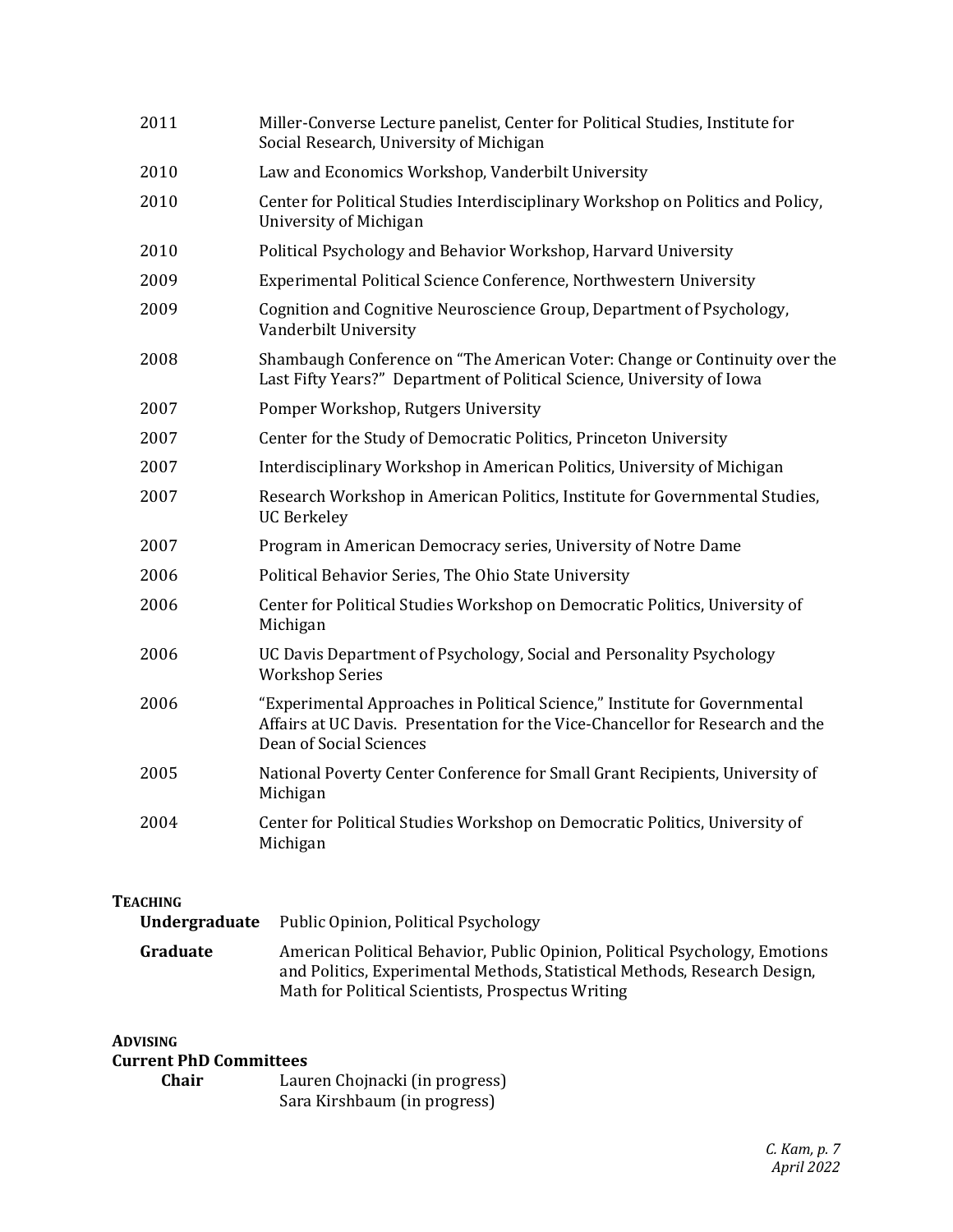| <b>Member</b> | Emily Noh (in progress)                 |
|---------------|-----------------------------------------|
|               | Facundo Salles Kobilanski (in progress) |

## **Past PhD Committees**

| Chair/<br>*Co-Chair | Jennifer Ogg Anderson* (Teaching Innovation Learning Lab,<br>University of Louisville)     |
|---------------------|--------------------------------------------------------------------------------------------|
|                     | Georgia Anderson-Nilsson* (WerkLabs/The Mom Project, Research<br>Assistant)                |
|                     | Allison M. N. Archer* (University of Houston, tenure-track)                                |
|                     | Frederico Batista Pereira* (UNC Charlotte, tenure-track)                                   |
|                     | Camille D. Burge (Villanova University, tenured)                                           |
|                     | Maggie Deichert (Dallas Housing Authority, Director of Policy Research and<br>Development) |
|                     | Andrew M. Engelhardt (UNC Greensboro, tenure-track)                                        |
|                     | Beth Estes (The Writing Studio, Vanderbilt)                                                |
|                     | HeeJu Jang-Paulsen* (Virginia Department of Social Services, Senior                        |
|                     | Research Associate)                                                                        |
|                     | James Martherus (YouGov, Senior Survey Analytics Analyst)                                  |
|                     | Carl L. Palmer* (Illinois State University, tenured)                                       |
|                     | Stephen M. Utych (Boise State University, tenured)                                         |
| <b>Member</b>       | Jacob P. Byl (Law & Economics; Western Kentucky University, tenure-track)                  |
|                     | Richard Hagner (United States Army)                                                        |
|                     | Jason Husser (Elon University, tenured)                                                    |
|                     | Arturo Maldonado (Pontificia Universidad Catolica del Peru)                                |
|                     | Guilherme Russo (Fundação Getulio Vargas)                                                  |
|                     | Katherine L. Shester (Economics; Washington and Lee, tenured)                              |
|                     | Elizabeth N. Simas (University of Houston, tenured)                                        |
|                     | Marc Trussler (University of Pennsylvania, Director of Data Sciences)                      |
|                     | Adam Wolsky (Pew Research Center)                                                          |
|                     | Daniel Zizumbo-Colunga (CIDE, Mexico)                                                      |

## **PROFESSIONAL SERVICE**

| <b>College &amp; University (Vanderbilt)</b> |  |  |  |  |
|----------------------------------------------|--|--|--|--|
|----------------------------------------------|--|--|--|--|

| 2018-2021 | Senator, Faculty Senate                                                           |
|-----------|-----------------------------------------------------------------------------------|
| 2021      | Member, Provost's Seeding Success Grant Review Panel                              |
| 2018-2020 | Founding Chair, Provost's WAVE Council for Women's AdVancement & Equity           |
| 2018-2019 | Member, College of Arts & Science Program in Career Development Advisory<br>Board |
| 2018-2019 | Member, Trans-Institutional Programs Review Panel                                 |
| 2018      | Member, Dean of the College of Arts and Science Search Committee                  |
| 2017-2019 | Mentor, College of Arts & Science Program for Career Development                  |
| 2017-2018 | Member, Trans-Institutional Programs Review Panel                                 |
| 2017      | Member, Provost's Committee on Graduate Education and Research<br>Endowment       |
| 2015-2016 | Member, Chancellor's Diversity Discussion Group                                   |
|           |                                                                                   |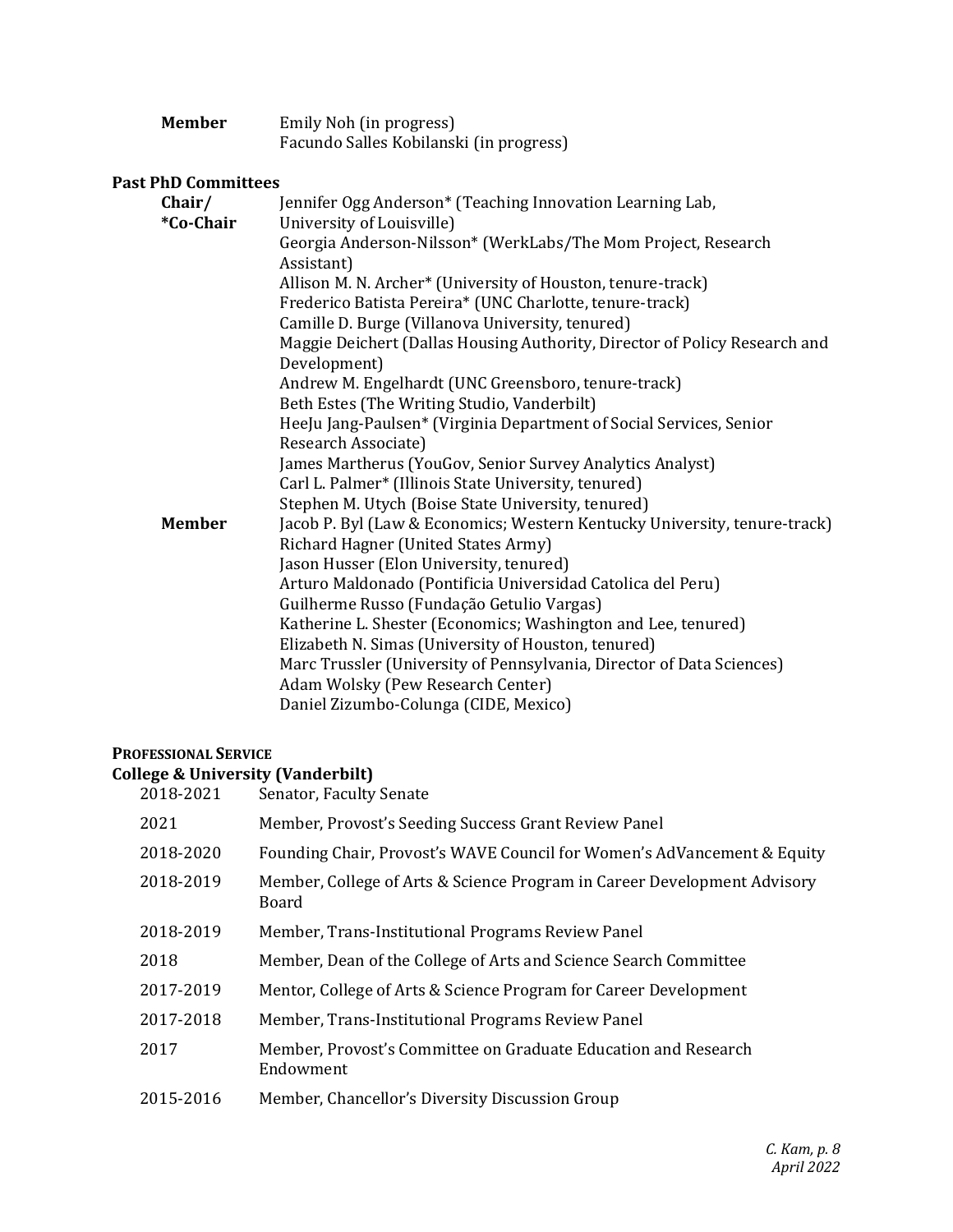|       | 2015-2016                      | Member, Associate Vice Chancellor and Chief Human Resources Officer Search<br>Committee                      |
|-------|--------------------------------|--------------------------------------------------------------------------------------------------------------|
|       | 2013-2014                      | Co-Chair, University Strategic Planning Steering Committee on Undergraduate<br>Residential Experience        |
|       | 2012-2015                      | Member, Professional Development in Graduate Education Enhancing Graduate<br><b>Education Advisory Board</b> |
|       | 2012-2014                      | Member, College of Arts & Science Committee on Graduate Education                                            |
|       | 2012-2013                      | Member, Graduate School Founders Medal Committee                                                             |
|       | 2012-2014                      | Mentor, College of Arts & Science Program for Career Development                                             |
|       | 2010-2011                      | Member, College of Arts & Science Junior Advisory Review Committee                                           |
|       | <b>Department (Vanderbilt)</b> |                                                                                                              |
| 2008- |                                | Director, Research on Individuals, Politics & Society Laboratory                                             |
|       | 2021-2022                      | Chair, Third Year Review Committee                                                                           |
|       | 2020-2021                      | Chair, Fourth Year Review Committee                                                                          |
|       | 2018-2019                      | Chair, American Political Behavior Search Committee                                                          |
|       | 2018-2019                      | Member, Graduate Affairs Committee                                                                           |
|       | 2017-2018                      | Chair, Identity & Politics Search Committee                                                                  |
|       | 2017-2018                      | Member, American Politics Search Committee                                                                   |
|       | 2017-2018                      | Member, Second Year Review Committee                                                                         |
|       | 2012-2013                      | Chair, Tenure Review Committee                                                                               |
|       | 2010-2011                      | Member, Graduate Affairs Committee                                                                           |
|       | 2009-2010                      | Chair, Political Methodology Field Examination Committee                                                     |
|       | 2009-2010                      | Member, Formal Theory Search Committee                                                                       |
|       | 2009-2010                      | Member, Fourth Year Review Committee                                                                         |
|       | 2008-2009                      | Director, Math Camp for Political Science Graduate Students                                                  |
|       | 2008-2009                      | Member, Graduate Affairs Committee                                                                           |
|       | 2008-2009                      | Member, Political Theory Search Committee                                                                    |
|       | 2008-2009                      | Member, Fourth Year Review Committee                                                                         |
|       |                                | <b>College &amp; University (UC Davis)</b>                                                                   |
|       | 2007-2008                      | Representative, Letters and Sciences College Assembly                                                        |
|       | 2006-2007                      | Member, Social Psychology Search Committee, Department of Psychology                                         |
|       | 2006-2007                      | Alternate Representative, Letters and Sciences College Assembly                                              |
| 2005  |                                | Moderator, Undergraduate Research Conference                                                                 |
| 2005  |                                | Guest panelist, Teaching Resources Center roundtable on Audience Response<br>Technology                      |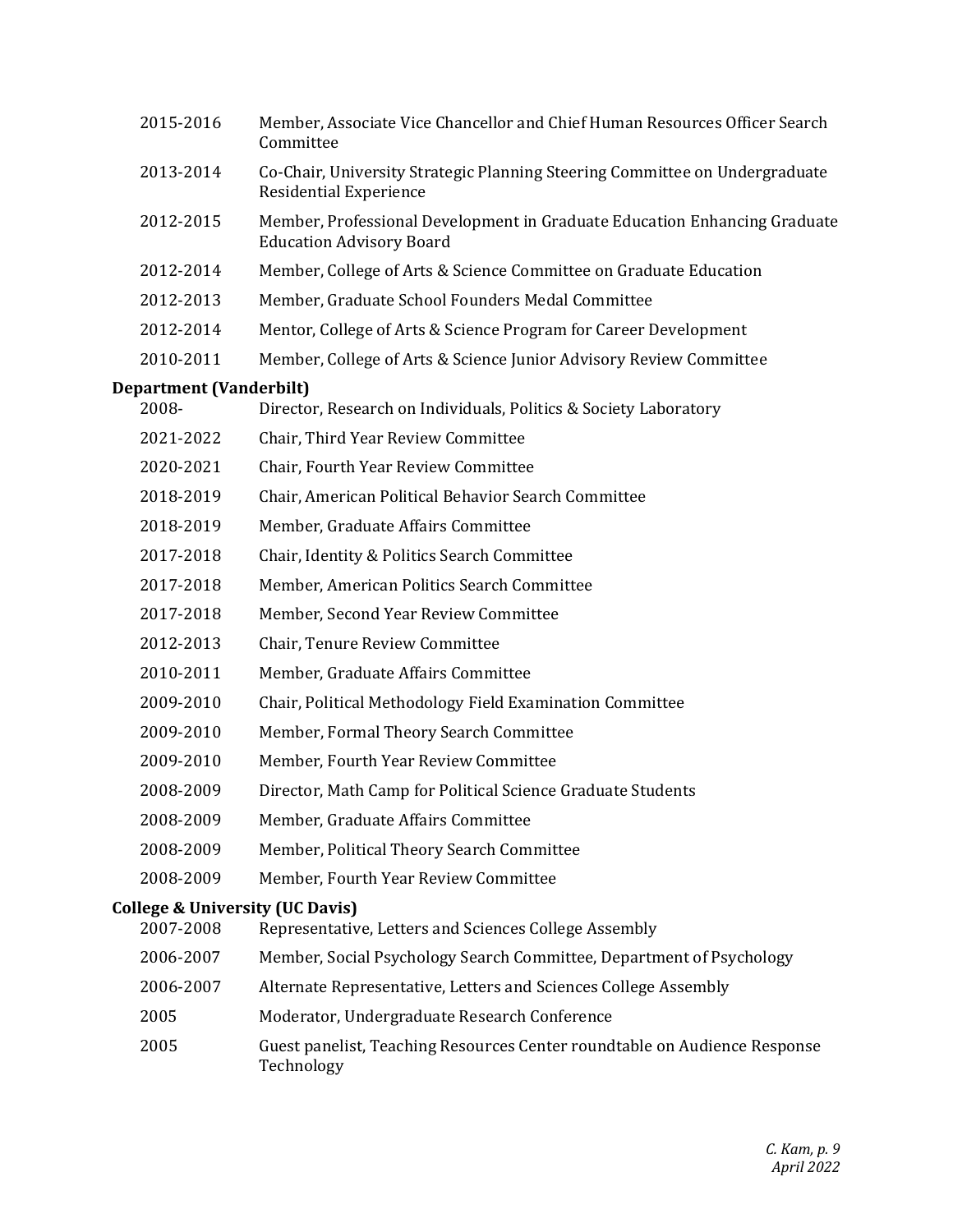# **Department (UC Davis)**

| 2004-2008 | Co-Director, The Omnibus Project, multi-investigator experiments           |
|-----------|----------------------------------------------------------------------------|
| 2004-2007 | Director and Instructor, Math Camp for Political Science Graduate Students |
| 2007-2008 | Member, Political Methodology Field Examination Committee                  |
| 2007-2008 | Member, Chair's Advisory Committee                                         |
| 2006-2008 | Member, Infrastructure Committee                                           |
| 2005-2006 | Member, Political Methodology Search Committee                             |
| 2004-2005 | Member, Political Methodology Field Examination Committee                  |
| 2004-2005 | Member, Chair's Advisory Committee                                         |
| 2004-2005 | Advisor, Undergraduate Senior Thesis                                       |
| 2003-2004 | Member, Political Theory Search Committee                                  |

# **Discipline**<br>Co-Editor

| Co-Editor                  | Routledge Studies in Experimental Political Science (2011-2016)                                                                                                                                                                                                                                                                                                                                                                                                                                                                     |
|----------------------------|-------------------------------------------------------------------------------------------------------------------------------------------------------------------------------------------------------------------------------------------------------------------------------------------------------------------------------------------------------------------------------------------------------------------------------------------------------------------------------------------------------------------------------------|
| <b>Guest Editor</b>        | Public Opinion Quarterly, special issue on The Psychology of Politics & Elections,<br>2018                                                                                                                                                                                                                                                                                                                                                                                                                                          |
| Editorial<br><b>Boards</b> | Advances in Political Psychology (2013-present); American Journal of Political<br>Science (2012-2014); Journal of Politics (2007-2010, 2013-2018); Political<br>Behavior (2011-2018); Political Communication (2014-2020); Political Science<br>Research and Methods (2019-present); Public Opinion Quarterly (2017-present)                                                                                                                                                                                                        |
| Advisory<br><b>Boards</b>  | Strengthening Democracy Challenge (2021-)                                                                                                                                                                                                                                                                                                                                                                                                                                                                                           |
|                            | The American Panel Survey (TAPS), Weidenbaum Center, Washington<br>University in St. Louis (2011-2013)                                                                                                                                                                                                                                                                                                                                                                                                                              |
| Association                | President: APSA Political Psychology Section (2012-2013)                                                                                                                                                                                                                                                                                                                                                                                                                                                                            |
| Service                    | Council Member: APSA Elections, Public Opinion & Voting Behavior Section<br>$(2008 - 2010)$                                                                                                                                                                                                                                                                                                                                                                                                                                         |
|                            | Annual Meeting Section Chair: MPSA Public Opinion Section (2012-2013),<br>APSA Elections, Public Opinion & Voting Behavior Section (2010-2011), MPSA<br>Political Psychology Section (2008-2009)                                                                                                                                                                                                                                                                                                                                    |
|                            | Nominating Committee: Midwest Political Science Association (2012-2013);<br>APSA Experimental Methods Section Nominating Committee (Chair, 2010-<br>2011)                                                                                                                                                                                                                                                                                                                                                                           |
|                            | Search Committee: Political Behavior Editorship (Chair, 2017-2018)                                                                                                                                                                                                                                                                                                                                                                                                                                                                  |
|                            | Award Committees: APSA Political Psychology Robert Lane Award Committee<br>(Chair, 2020-2021); ISPP Erik H. Erikson Award Committee (Chair, 2018-<br>2019); APSA EPOVB John Sullivan Award Committee (Chair, 2018-2019); SPSA<br>Malcolm Jewell Award Committee (Chair, 2016-2017); APSA EPOVB Miller<br>Award Committee (Chair, 2015-2016); ISPP Alexander George and David O.<br>Sears Book Awards (2014-2015); APSA Gladys M. Kammerer Award (2013-<br>2014); MPSA Emerging Scholar Award (2013-2014); ISPP Roberta Sigel Junior |